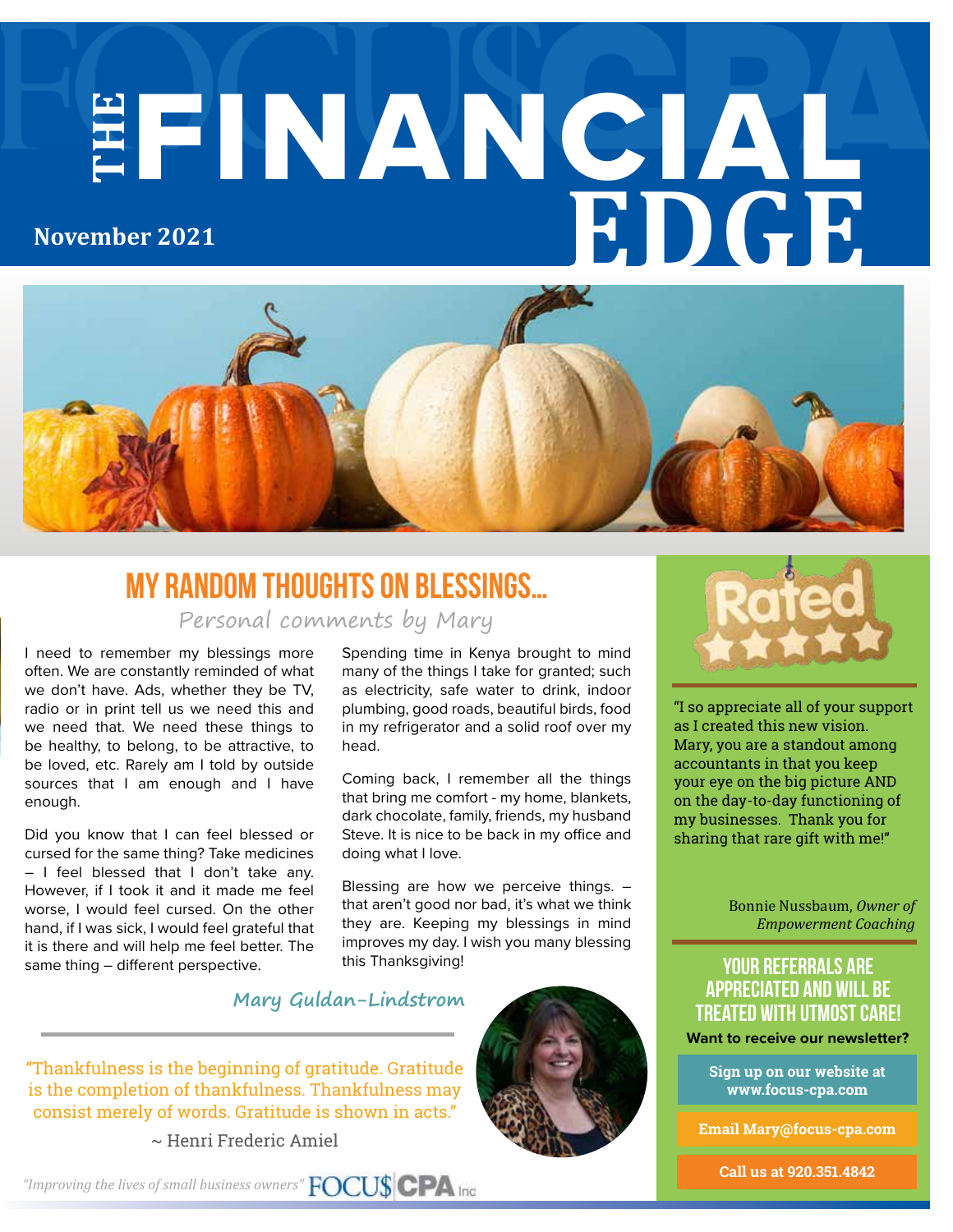# FOCU\$CPA Inc



# **The book review**

| TITLE:                 | <b>Atomic Habits</b>            |
|------------------------|---------------------------------|
| <b>AUTHOR:</b>         | James Clear                     |
| <b>TOPIC:</b>          | Self-Help                       |
| <b>EASY TO READ:</b>   | \$\$\$\$\$ (5 out of 5 dollars) |
| <b>APPLICABLE TO</b>   |                                 |
| <b>SMALL BUSINESS:</b> | \$\$\$\$\$ (5 out of 5 dollars) |

**Summary:** Clear and practical guide on how to develop habits to accomplish great things and how to stop bad habits.

**My recommendation:** I found the Habits Scorecard very enlightening. For every goal we need habits that will get us there.

Pages: 253 | Published: 2018





## **Social Security Changes For 2022**

**By Mary Guldan Lindstrom CPA**

#### **FOR THOSE STILL WORKING**

• The maximum amount of an individual's taxable earnings in 2022 subject to Social Security tax will be \$147,000.

• The Medicare tax of 1.45% each for employees and employers has no wage limit and is unchanged for 2022.

• Individuals with earned income of more than \$200,000 pay the Medicare tax of 0.9% of wages with respect to employment. This didn't change.

• Self-employed individuals pay self-employment tax for both employees and employers. The pay 15.3%, up to the \$147,000 and 2.9% in Medicare taxes on net self-employment income above it. There is an income tax deduction of half of the amount paid.

#### **FOR THOSE RECEIVING SOCIAL SECURITY**

• Increase of 5.9% on Social Security benefits payable in 2022. Compared with a 1.3% increase for 2021.

• Those receiving Social Security benefits can earn up to \$51,960 in the year they reach full retirement age before their benefits are reduced. After that, benefits are reduced \$1 for every \$3 in earnings over the limit.

• Beneficiaries younger than full retirement age will be able to earn up to \$19,560 in 2022 before their benefits are reduced by \$1 for every \$2 in excess earnings.

• The maximum Social Security benefit for a worker retiring at full retirement age will increase to \$3,345 per month in 2022 from \$3,148 per month in 2021.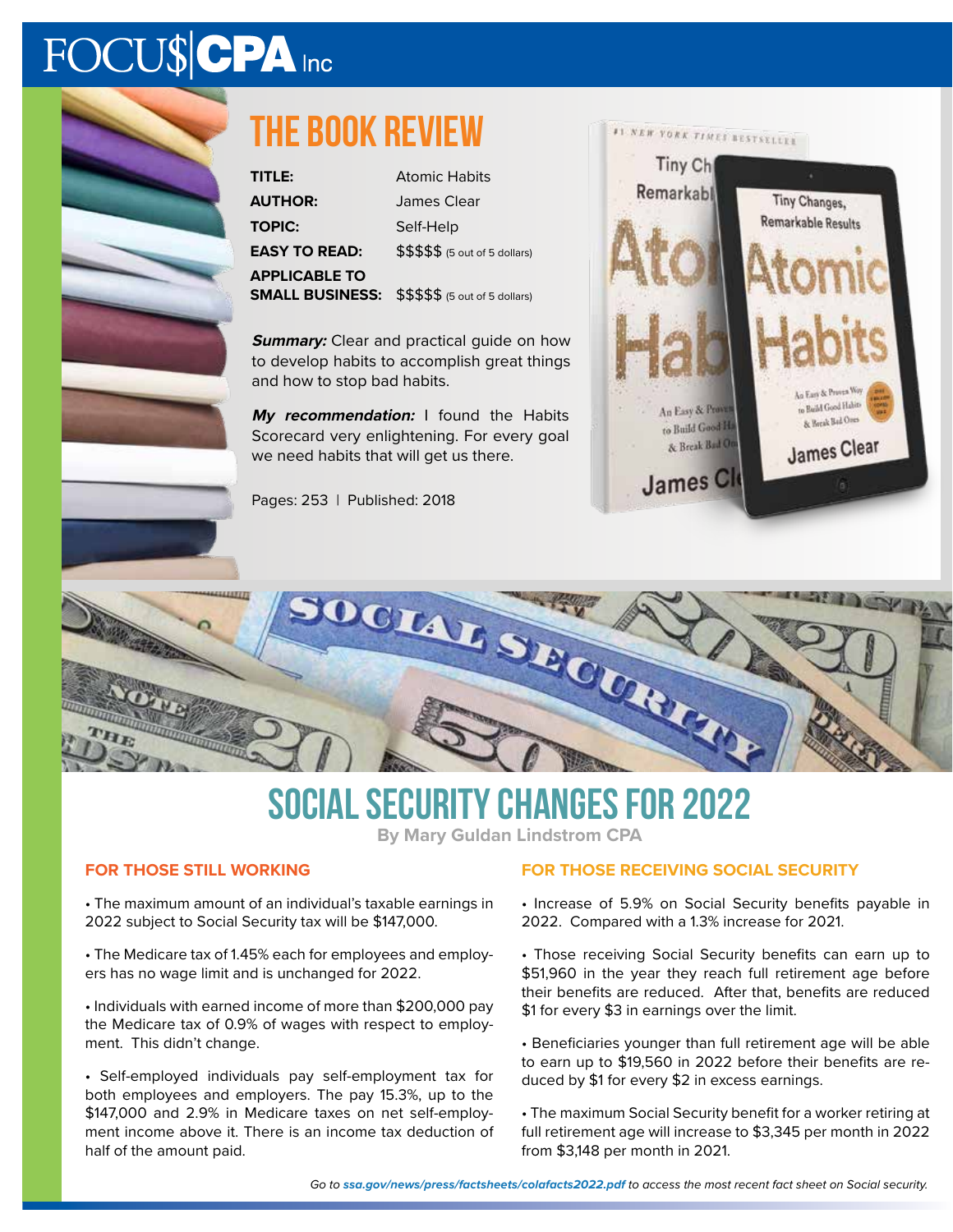#### **November 2021 | The Financial Edge**



### **MY TAKE ON THE PROPOSED TAX LAW CHANGES FOR 2022**

**By Mary Guldan-Lindstrom CPA**

As Congress and the President continue to negotiate how they are going to raise taxes there are items under discussion that will have a major impact for small business owners. The issues listed below are under discussion, as of Nov 5, 2021. No knows what will actually be passed. If they are discussing these additional taxes, they may come to reality at some point in time.

#### **PROPOSED INCOME TAX CHANGES**

**Income Tax Rates.** In 2022 the highest ordinary income tax rate for individuals could be increased from 37% to 39.6%. Congress will also lower the income in which this tax rate applies to. It will kick in if your income is over \$450,000 for married and \$400,000 for single.

**Income Tax Surcharge.** One way to tax the rich, add a 3% surcharge tax on individuals with more than \$5 million adjusted gross income.

**Capital Gain Rate.** They are proposing to replace the 20% tax rate with 25% and would apply when taxable income hits \$517,200 for married and \$459,750 for single.

**Net Investment Income Tax.** Currently a 3.8% tax is paid on investment income such as interest, dividends, capital gains and passive income for taxpayers with more than \$250,000 for married couples and \$200,000 for single taxpayers. The big change applies to S-corporation shareholders, partners and LLC members. For income that is not subject to self-employment tax, that income would apply to the 3.8% tax on that income. This will reduce the tax benefit of being taxed as an S corporation.

**Qualified Business Income Deduction.** They are proposing to a cap of \$500,000 for married and \$400,000 for single taxpayers, starting in 2022. This will impact businesses with more than \$2 million in pass thru income.

#### **PROPOSED IRA CHANGES**

**IRA Restrictions.** For individual who have retirement balances over \$10 million future contributions to these accounts will be prohibited. Congress will also increase the required minimum distributions once they are required.

**IRA Investments.** They want to prohibit an IRA from investing in a corporation, partnership, trust or estate in which the owners have 50% or more interest or is an officer. They are discussing a 2-year transition period for IRA's that are currently holding these assets.

#### **PROPOSED ESTATE CHANGES -**

**Estate Exclusion Amount.** Currently if your estate is over \$11.7 million per person it is not subject to estate or gift tax. Under current law it will change to \$5 million in 2026. Congress want to have this start in 2022. If your estate is over \$5 million or \$10 million if your married, it may be time to review your estate situation.

This is just a high-level overview of the changes that I feel will impact small business owners and for discussion only. Once we are more certain of the changes we can plan accordingly. This year might be the year to review your election to be taxed as an S corporation. Note that timely S-election changes are due March 15 of the year you are considering making the change.

If you want to know more about how they will impact you, please contact our office to set up a tax strategy meeting.

*"Improving the lives of small business owners"*

#### **TAX PLANNING**

We are still working on tax planning. There is less than 2 months or 45 days to take action.

We will review your situation, estimate your tax liability, provide options to reduce your overall taxes and determine your cash needs. Tax time is right around the corner.

**Call our office 920-351-4842 or email JODI@FOCUS-CPA.COM to schedule a time.**